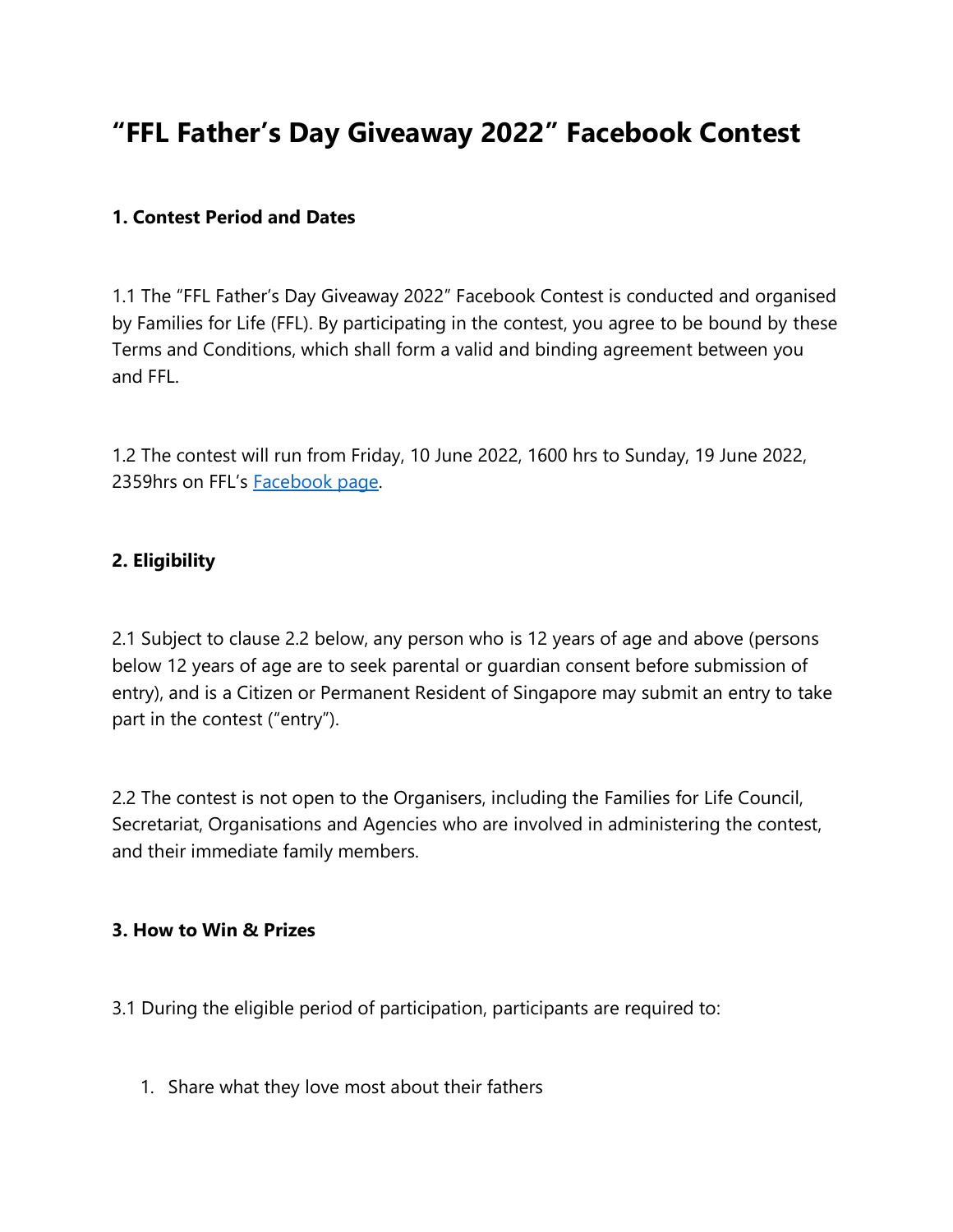- 2. Take a picture with their fathers together
- 3. Hashtag #CelebratingSGFamilies, #FamiliesForLife, #Dadsforlife, and #ThankYouDadSG2022

For verification purposes, participating Facebook accounts should be kept public during the contest validity period.

3.2 At the end of the Facebook contest period, a total of ten (10) unique participants chosen by the Organisers will win the following each (*Note: Only one winner per prize only*):

o 1 prize bundle of 25 popsicles worth \$57.50

3.3 The decision on the winning entries and whom the prizes should be awarded to, and what prizes should be awarded shall be made by the Organisers, whose decision shall be final. No entrant will have the right to challenge the Organisers' decision. The Organisers are not obliged to give any reasons for its decision and will not engage in any conversation or correspondence with any person regarding its decision.

3.4 The Organisers reserves the right to substitute any prize with one of a similar value. Prizes may not be exchanged with the Organisers for cash.

3.5 By participating in the contest, it shall be assumed that the participants have given their consent to share their submitted entries to the "FFL Father's Day Giveaway 2022" Facebook Contest, and the Organisers may use the contest entries for any other publicity purposes for FFL's future campaigns and marketing use.

3.6 If for any reason this contest is not capable of running as planned, whether caused by infection by computer virus, mobile phone failure, line drop out, bugs, tampering, unauthorised intervention, fraud, technical failures or any other cause beyond the control of the Organisers which corrupt or affect the administration, security, fairness or integrity of the Competition, the Organisers reserves the right in its sole discretion, (subject to any written direction given by a relevant Regulatory Authority), to cancel,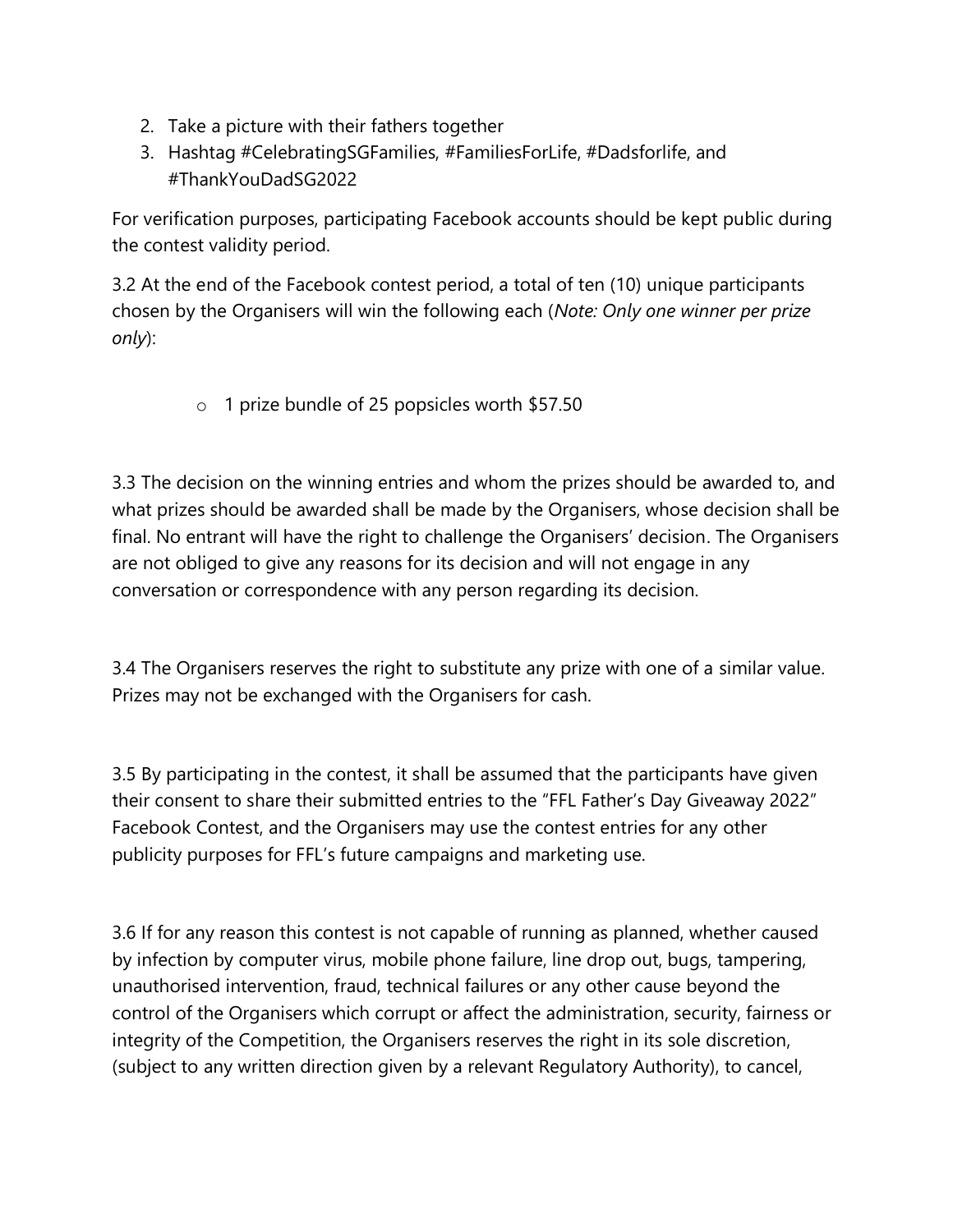terminate, modify or suspend the contest. The Organisers may in its sole discretion disqualify any individual who tampers with the entry process.

### **4. Conditions for a Valid Entry and Rejection of Invalid Entries**

4.1 To be valid, the entry submitted must comply with the following requirements:

4.1.1 Meet the eligibility requirements set out in paragraph 2 above and the conditions of entry set out in paragraph 3 above;

4.1.2 The entries must not contain any language which is pornographic, obscene, sexually suggestive, racist, in some manner offensive to a particular group or individual, or otherwise deemed inappropriate by the Organisers.

4.2 The Organisers reserves the right to reject (and if necessary, remove) any entry it deems to be in violation of clause 5.1 above at any point during the contest period. Its decision is final. No entrant will have the right to challenge the Organisers; decision. The Organisers are not obliged to inform the entrant of its decision, to give any reasons for its decision, and will not engage in any conversation or correspondence with any person regarding its decision.

#### **5. Contest Administration**

5.1 Winners will be contacted via FFL's Facebook Contest Post within five (5) working days after the contest ends.

5.2 The selected entries are required to submit their valid details. These details will be used by FFL for the sole purpose of validating, verifying and to contact the participants wherever required, and shared with relevant FFL's partners to arrange for prize delivery.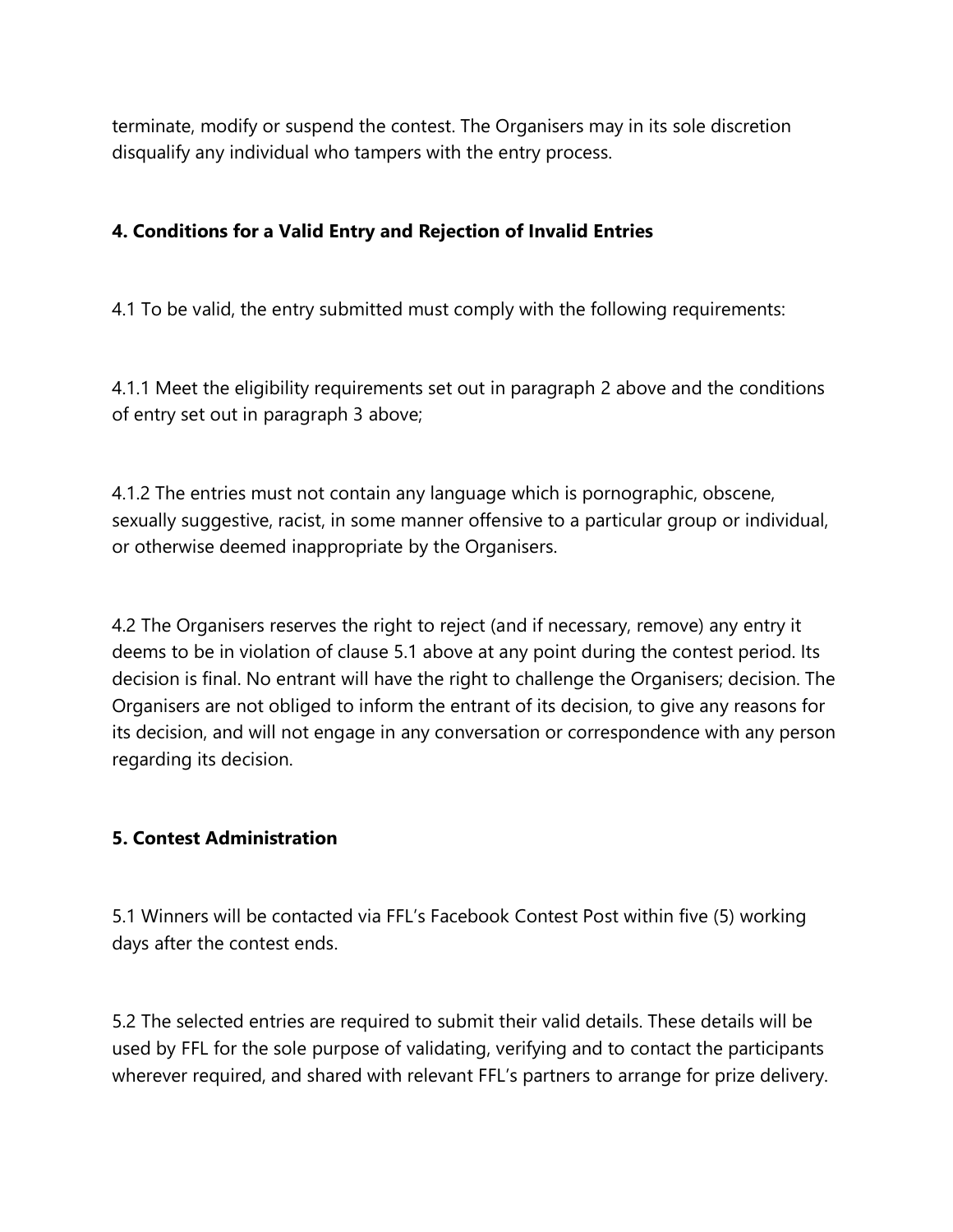5.3 The Organisers reserves the right to change any of these Terms and Conditions in any manner it sees fit, without prior notice. The Organisers may also terminate the contest, scale it down or otherwise modify it as it sees fit, if it sees the need to do so.

5.4 Administrative queries may be sent to ask-familiesforlife@msf.gov.sq.

## **6. Collection of Prizes**

6.1 Winners will be notified via FFL's Facebook Contest Post and be asked to share their valid details via Facebook direct message to arrange for the redemption of prizes.

6.2 If the winner cannot be reached via the given contact details within 5 days of notification, their prize will be forfeited.

6.3 In the event of any dispute regarding the identity of the entrant, all entries will be deemed to have been made by name and Facebook account associated with the entry. Thus, if Person A submits an entry with Person B's Facebook account, for example, Person B will be assumed to have made the entry instead of Person A.

## **7. Disclaimer of Liability, Indemnity, Protection and Retention of Personal Data and Governing Law**

7.1 The Organisers will not be responsible for, and need not consider, lost, late, illegible, misdirected, incomplete or garbled entries, no matter what the reason for the entries being lost, late, illegible etc. The reasons may include, but are not limited to technical, hardware, software, telephone or Internet functioning issues, virus contamination, network or human errors, howsoever caused, including through the Organisers' negligence.